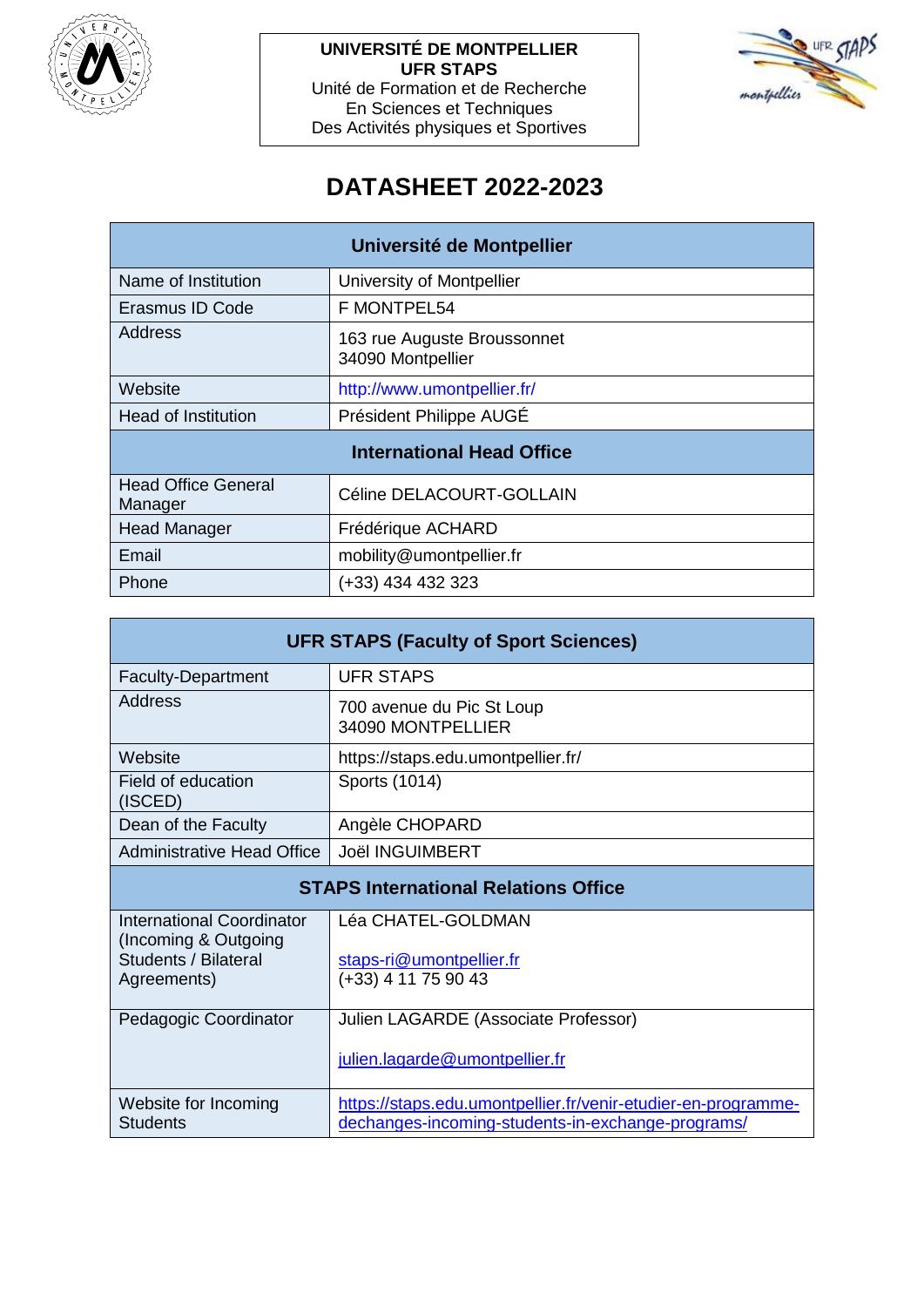



| <b>ACADEMIC CALENDAR</b>                                   |                                                         |                          |  |  |
|------------------------------------------------------------|---------------------------------------------------------|--------------------------|--|--|
| Semester                                                   | First Semester (S1/Autumn)                              | 2nd Semester (S2/Spring) |  |  |
| Lectures/Tutorials periods                                 | September-December                                      | January-June             |  |  |
| Exams periods                                              | December/January                                        | May                      |  |  |
| Re-sit exams                                               | June                                                    |                          |  |  |
| Nomination deadlines for<br>International Students         | May 15th                                                | October 15th             |  |  |
| Application deadlines for<br><b>International Students</b> | May 31st                                                | November 1st             |  |  |
| Holidays                                                   | [The vacation schedule will be released later]          |                          |  |  |
| <b>National Holidays</b>                                   | 01/11. 11/11. 25/12. 01/01. 18/04. 26.05. 06/06. 14/07. |                          |  |  |

| <b>COURSES CATALOGUE</b>                                                         |                                                             |  |
|----------------------------------------------------------------------------------|-------------------------------------------------------------|--|
| <b>Bachelor Program</b>                                                          | https://staps.edu.umontpellier.fr/formations/licence-staps/ |  |
| Master Program                                                                   | https://staps.edu.umontpellier.fr/formations/master-staps/  |  |
| There are currently no classes specifically designed for International Students. |                                                             |  |

Exchange students can select classes offered in any UFR Staps bachelor degrees.

They must select several instructional units (UE) :

- Each unit is made of several subjects : all subjects have to be attended in order to complete the selected unit
- $\rightarrow$  The only exception to this rule is if an internship makes up part of an instructional unit, the student will be exempted from the internship and the internship report.

For example : UE 54.1 is made of 54.1A ; 54.1B ; 54.1C ; 54.1D

- $\rightarrow$  54.1C is an internship, and 54.1D is the internship report
- $\rightarrow$  International Students will therefore have to take 54.1A and 54.1B in order to validate the unit.

NB. Only parts of the ECTS will be validated.

Exchange Students should select theoretical courses as well as practical courses so that their learning agreement includes a minimum of half theoretical classes.

Exchange Students may attend courses in other faculties of University of Montpellier, in which case at least 50% of their courses must take place at UFR STAPS. It is their responsibility to contact said faculties and organize their own schedule.

Autumn / Winter Semester = Semesters 1, 3, 5 / Spring Semester = Semesters 2, 4, 6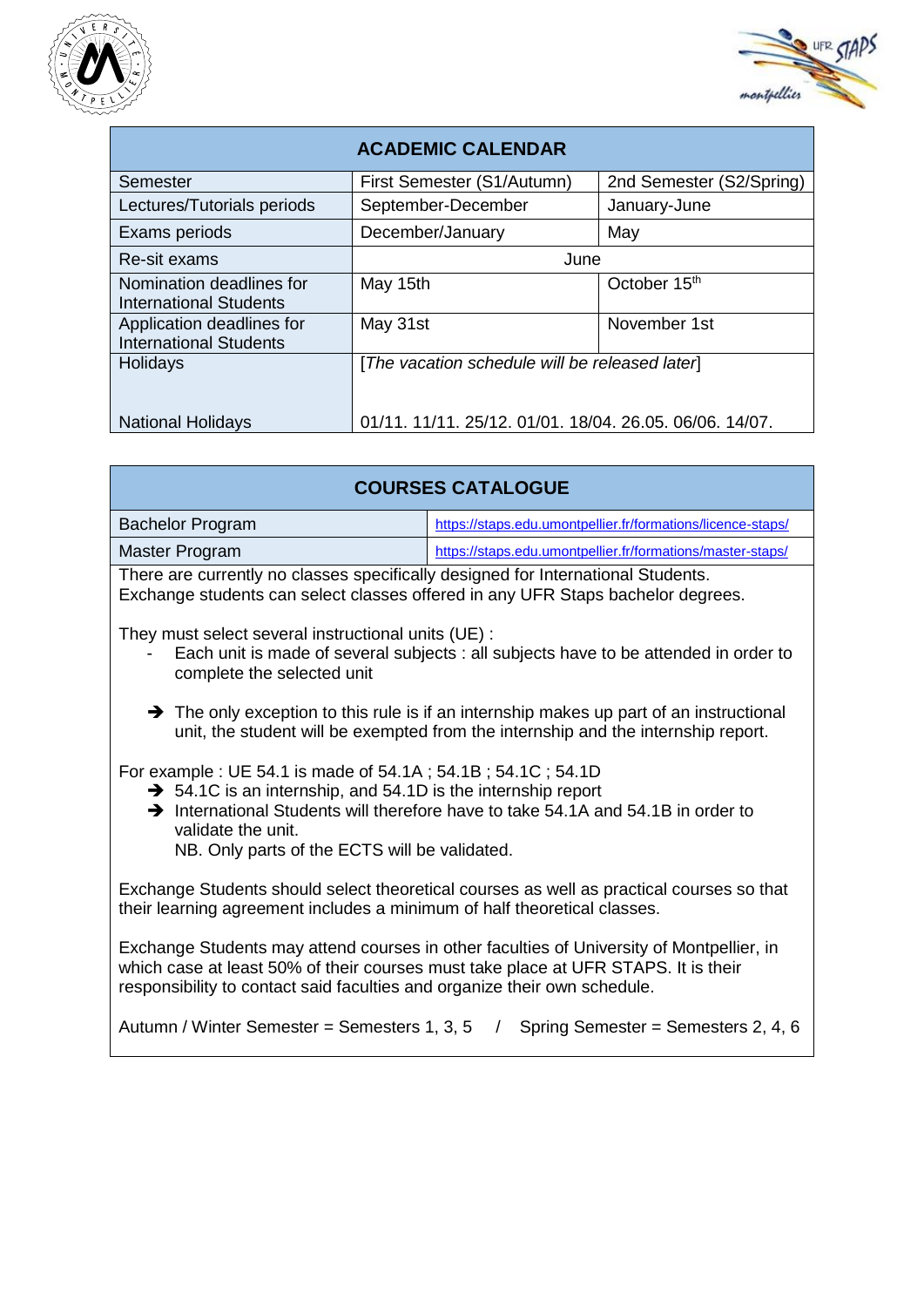



# **GRADING SYSTEM**

The French system uses a 0-20 grading scale, the highest grade being 20 and lowest grade being 0 out of 20. The average mark is required to pass (10 out of 20).

A student may be awarded the following honours :

- From 10 to 12 out of 20: « mention passable » = pass
- From 12 to 14 out of 20: « mention assez bien » = satisfactory
- From 14 to 16 out of 20: « mention bien  $v = q$ ood
- From 16 to 18 out of 20: « mention très bien » = excellent
- From 18 to 20 out of 20: « félicitations » = excellent with honours

Each semester awards up to 30 ECTS (European Credits Transfer System).

# **LANGUAGES**

As UFR Staps classes (both practical and theoratical) are taught in French, students should be able to follow university lectures in French. This means that applicants should be at least B2 level users of the French language, although a language test certificate is not required from exchange students.

For self-assessment regarding your language skills, you can use the self-assessment grid corresponding to the Common European Framework of Reference for Languages

Please note that University of Montpellier additionally offers French Language Classes (FLE : Français Langue étrangère).

## **NOMINATION & APPLICATION**

**Requirements for an exchange semester/year at UFR Staps** :

Please note that only students from our partner universities can apply for a semester/year abroad at UFR Staps. Before applying, you have to be nominated for an exchange at UFR Staps by your home university's international coordinator. Other requirements are not necessary, although students should speak French (B2).

#### **How to apply** :

After your home university went through the nomination process, we will contact you and send you all relevant information needed for your exchange studies via email. We will send you a list of documents you will have to submit in order to process your application. Please make sure you provide a valid email address.

#### **Documents to submit** :

Copy of passport/ID card, medical certificate (English or French only), ID Photo + insurance documents described below.